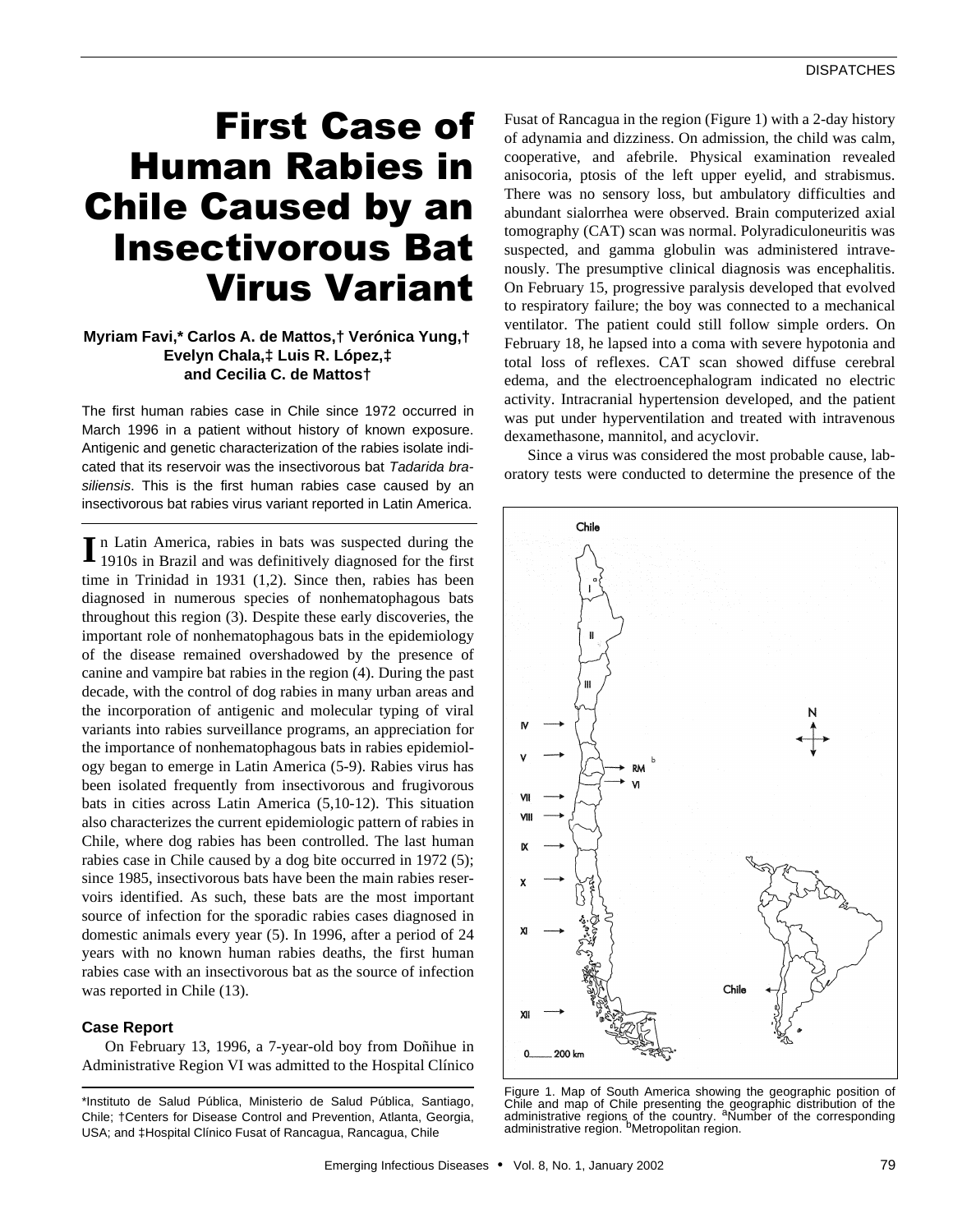### **DISPATCHES**

following viruses: herpes, measles, Coxsackie, echo, and polio. All results were negative. Interviews with relatives and the boy's nanny revealed that bats had been observed in the family's house. The nanny also reported that she had seen a bat flying away from the child's toy box. Even though these interviews failed to reveal any direct contact with bats or any history of an animal bite, this epidemiologic information prompted the physicians to suspect rabies. On February 26, 1996, a serum sample and corneal smear were obtained from the patient and sent to the Rabies Laboratory of the Instituto de Salud Pública de Santiago (ISP). A rabies antibody titer of 1:625 was found in the serum specimen by using the indirect fluorescent-antibody (IFA) technique (14). The patient had no history of rabies vaccination to account for the presence of antibodies. The corneal smear was negative for rabies antigen by the direct fluorescent-antibody (DFA) assay (15). On March 4, a second serum sample, cerebrospinal fluid, and saliva were obtained. The second serum sample was tested simultaneously with the first one by IFA assay, and a titer of 1:15,625 was detected. The cerebrospinal fluid showed a titer of 1:125. These findings confirmed the presumptive clinical diagnosis of rabies. The saliva sample was negative by DFA assay and suckling mouse inoculation  $(15,16)$ .

The patient died on March 5, 1996, when artificial respiratory support was disconnected. Postmortem tissue samples of cerebral cortex, hippocampus, cerebellum, and nuchal skin biopsy were sent to the ISP Rabies Laboratory for diagnosis. The cerebellum and skin specimens were positive for rabies virus antigen by DFA assay.

Rabies postexposure prophylaxis with the suckling mouse brain Fuenzalida-Palacios vaccine was administered to the victim's mother and to 10 health-care providers who had possible contact with the patient's saliva. The rabies postexposure prophylaxis schedule used was 2 mL of vaccine, subcutaneously, on each of days 1, 2, 3, 4, 5, 6, 21, and 90. Blood samples were taken from vaccinees on day 14 after the initial dose of vaccine; IFA assay showed that adequate immune responses had developed.

The virus was isolated from the patient's brain tissue by intracerebral inoculation of suckling mice (16). To help identify the possible source of infection, the virus was antigenically and genetically characterized. Antigenic characterization of the virus was carried out by using a panel of eight monoclonal antibodies directed against the viral nucleoprotein, provided by the Centers for Disease Control and Prevention. The MAbs were used in an IFA assay as described (9,17). These analyses identified a rabies antigenic variant associated with *Tadarida brasiliensis* (free-tailed bat) in Chile, which had been designated as antigenic variant 4 (AgV4) (9,17).

Genetic characterization was done by sequencing a 320-bp portion of the rabies virus nucleoprotein gene from nucleotide position 1,157 to 1,476, as compared with the SADB 19 strain (18,19). Briefly, genomic viral RNA was extracted from infected tissue by using TRIzol (Invitrogen, San Diego, CA, formerly GIBCO-BRL Inc.) according to the manufacturer's



Figure 2. Neighbor-joining tree comparing the human rabies isolate with representatives of the rabies genetic variants obtained from insectivorous bats and domestic animals in Chile (18). Bootstrap values obtained from 100 resamplings of the data by using distance matrix (top) and parsimony methods (bottom) are shown at nodes corresponding to the lineages representing the rabies virus variants (A, B, C, D, and E) currently circulating in Chile. Only bootstrap values >50% are shown at the branching points. The bar at the left corner indicates 0.1<br>nucleotide substitutions per site. <sup>a</sup>Duvenhage virus, <sup>b</sup>GenBank acces-<br>sion number, <sup>c</sup>European bat Lyssavirus, <sup>d</sup>Myotis *chiloensis*, <sup>e</sup>Roman numerals indicate the administrative region where the sample was<br>obtained, <sup>f</sup>*Tadarida brasiliensis*, <sup>g</sup>Metropolitan region, <sup>h</sup>Lasi*urus borealis*.

instructions. Complementary DNA was produced by a reverse transcription polymerase chain reaction with primers 10 g and 304 (19) and was sequenced by using the Taq Big Dye Termination Cycle Sequencing Ready Reaction Kit (Applied Biosystems, Foster City, CA), according to the manufacturer's protocol, on an Applied Biosystems 377 DNA automated sequencer (Applied Biosystems).

This human rabies virus isolate was compared with viruses obtained from domestic animals and insectivorous bats in urban centers in Chile from 1977 to 1998 (18). PileUp and Pretty programs of the Wisconsin Package, Version 10 (Genetic Computer Group, 2000, Madison, WI), were used to produce sequence alignments and comparative nucleotide analyses. The programs DNADIST (Kimura-two parameter), NEIGHBOR (Neighbor-joining method), and DNAPARS (parsimony method) from the PHYLIP package, Version 3.5 (20), were used in the phylogenetic studies. The bootstrap method, as implemented by the SEQBOOT program from PHYLIP, was followed by the use of DNADIST and NEIGHBOR for the distance matrix analyses. SEQBOOT was also used before employing DNAPARS for the parsimony studies. Graphic